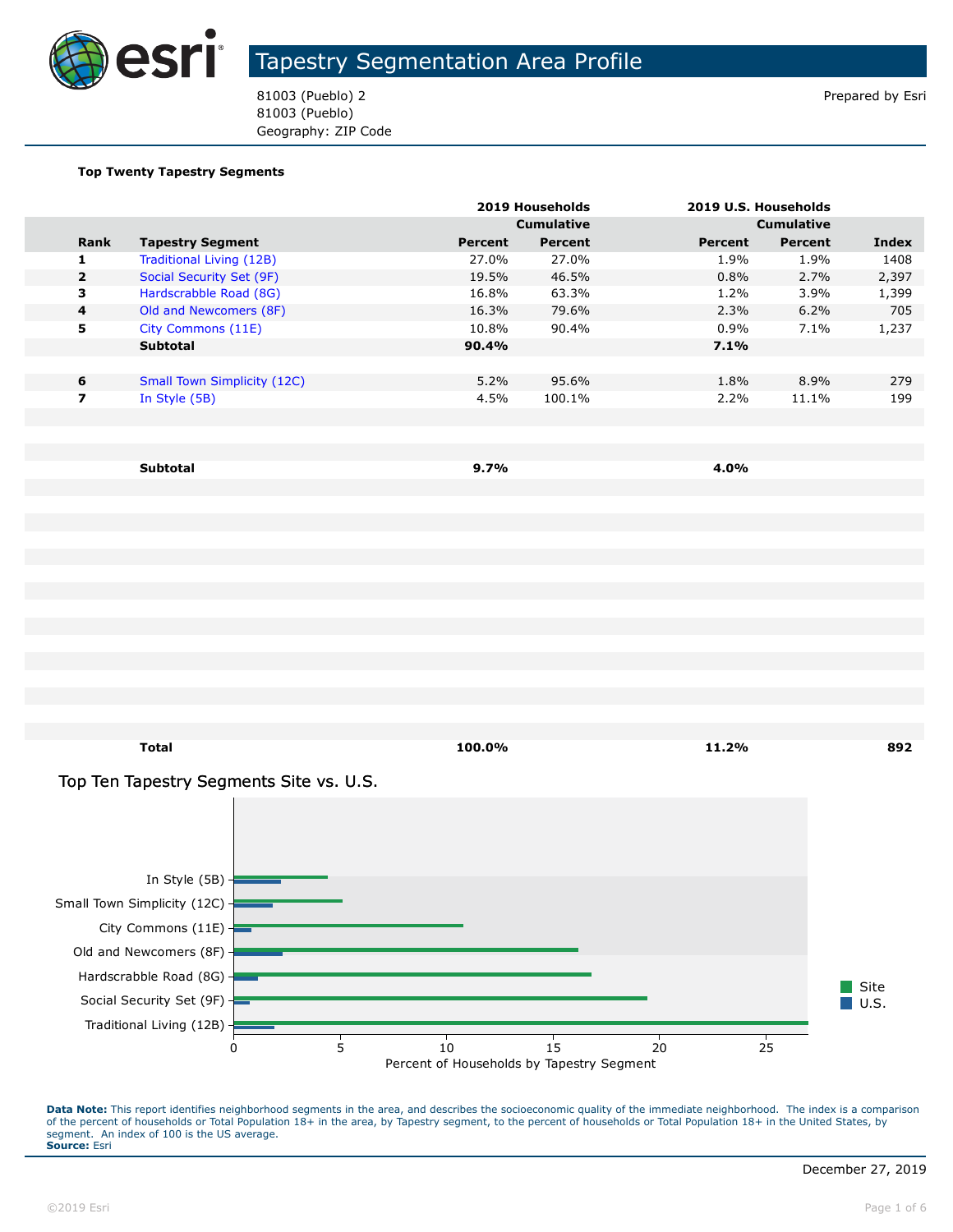

81003 (Pueblo) 2 Prepared by Esri 81003 (Pueblo) Geography: ZIP Code

#### 2019 Tapestry Indexes by Households

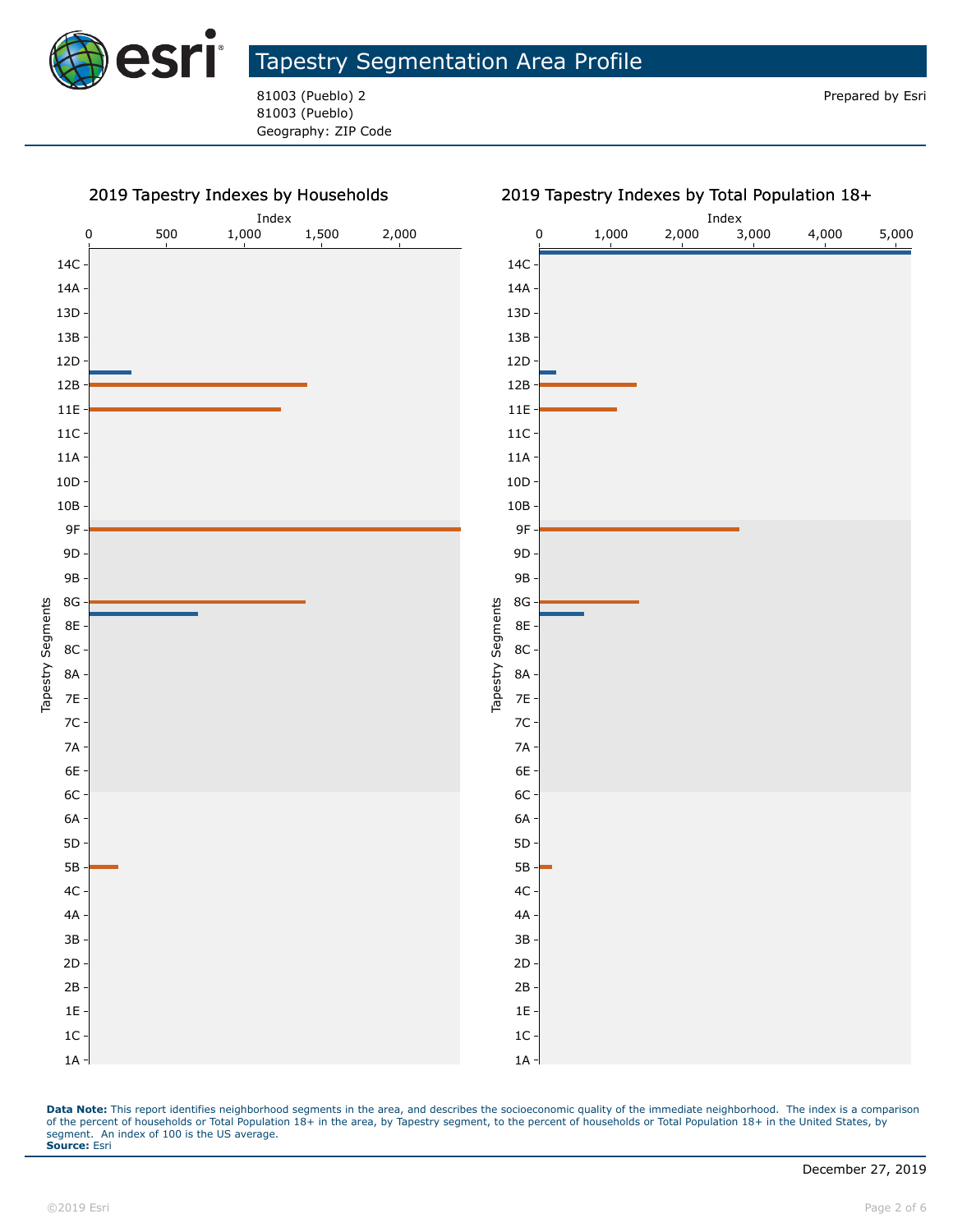

81003 (Pueblo) 2 Prepared by Esri 81003 (Pueblo) Geography: ZIP Code

| <b>Tapestry LifeMode Groups</b>        | 2019 Households |                | <b>2019 Adult Population</b> |               |                |              |
|----------------------------------------|-----------------|----------------|------------------------------|---------------|----------------|--------------|
|                                        | <b>Number</b>   | <b>Percent</b> | <b>Index</b>                 | <b>Number</b> | <b>Percent</b> | <b>Index</b> |
| Total:                                 | 5,919           | 100.0%         |                              | 12,245        | 100.0%         |              |
|                                        |                 |                |                              |               |                |              |
| 1. Affluent Estates                    | $\mathbf 0$     | 0.0%           | $\mathbf 0$                  | 0             | 0.0%           | $\mathbf 0$  |
| Top Tier (1A)                          | $\mathbf 0$     | 0.0%           | 0                            | $\mathbf 0$   | 0.0%           | 0            |
| Professional Pride (1B)                | $\mathbf 0$     | 0.0%           | 0                            | 0             | 0.0%           | 0            |
| Boomburbs (1C)                         | 0               | 0.0%           | 0                            | 0             | 0.0%           | 0            |
| Savvy Suburbanites (1D)                | 0               | 0.0%           | 0                            | $\pmb{0}$     | 0.0%           | $\pmb{0}$    |
| Exurbanites (1E)                       | 0               | 0.0%           | 0                            | 0             | 0.0%           | 0            |
|                                        |                 |                |                              |               |                |              |
| 2. Upscale Avenues                     | 0               | 0.0%           | 0                            | 0             | 0.0%           | 0            |
| Urban Chic (2A)                        | $\pmb{0}$       | 0.0%           | 0                            | 0             | 0.0%           | 0            |
| Pleasantville (2B)                     | 0               | 0.0%           | 0                            | 0             | 0.0%           | 0            |
| Pacific Heights (2C)                   | 0               | 0.0%           | 0                            | 0             | 0.0%           | 0            |
| <b>Enterprising Professionals (2D)</b> | 0               | 0.0%           | 0                            | 0             | 0.0%           | 0            |
|                                        |                 |                |                              |               |                |              |
| 3. Uptown Individuals                  | 0               | $0.0\%$        | 0                            | 0             | 0.0%           | 0            |
| Laptops and Lattes (3A)                | 0               | 0.0%           | 0                            | 0             | 0.0%           | 0            |
| Metro Renters (3B)                     | 0               | 0.0%           | 0                            | 0             | 0.0%           | 0            |
| Trendsetters (3C)                      | 0               | 0.0%           | 0                            | 0             | 0.0%           | $\mathbf 0$  |
|                                        |                 |                |                              |               |                |              |
| 4. Family Landscapes                   | $\mathbf 0$     | 0.0%           | $\mathbf 0$                  | 0             | 0.0%           | $\mathbf 0$  |
| Soccer Moms (4A)                       | 0               | 0.0%           | 0                            | 0             | 0.0%           | 0            |
| Home Improvement (4B)                  | $\pmb{0}$       | 0.0%           | 0                            | 0             | 0.0%           | 0            |
| Middleburg (4C)                        | 0               | 0.0%           | 0                            | 0             | 0.0%           | 0            |
|                                        |                 |                |                              |               |                |              |
| 5. GenXurban                           | 264             | 4.5%           | 39                           | 471           | 3.8%           | 35           |
| Comfortable Empty Nesters (5A)         | $\mathbf 0$     | 0.0%           | 0                            | 0             | 0.0%           | 0            |
| In Style (5B)                          | 264             | 4.5%           | 199                          | 471           | 3.8%           | 184          |
| Parks and Rec (5C)                     | $\mathbf 0$     | 0.0%           | 0                            | $\pmb{0}$     | 0.0%           | $\mathbf 0$  |
| <b>Rustbelt Traditions (5D)</b>        | 0               | 0.0%           | 0                            | 0             | 0.0%           | 0            |
| Midlife Constants (5E)                 | 0               | 0.0%           | 0                            | 0             | 0.0%           | $\mathbf 0$  |
|                                        |                 |                |                              |               |                |              |
| <b>6. Cozy Country Living</b>          | 0               | 0.0%           | 0                            | 0             | 0.0%           | $\mathbf 0$  |
| Green Acres (6A)                       | 0               | 0.0%           | 0                            | 0             | 0.0%           | 0            |
| Salt of the Earth (6B)                 | 0               | 0.0%           | 0                            | 0             | 0.0%           | 0            |
| The Great Outdoors (6C)                | 0               | 0.0%           | 0                            | 0             | 0.0%           | 0            |
| Prairie Living (6D)                    | $\pmb{0}$       | 0.0%           | 0                            | 0             | 0.0%           | $\pmb{0}$    |
| <b>Rural Resort Dwellers (6E)</b>      | 0               | 0.0%           | $\Omega$                     | 0             | 0.0%           | 0            |
| <b>Heartland Communities (6F)</b>      | $\mathbf 0$     | 0.0%           | 0                            | 0             | 0.0%           | 0            |
|                                        |                 |                |                              |               |                |              |
| 7. Ethnic Enclaves                     | 0               | $0.0\%$        | 0                            | 0             | 0.0%           | $\mathbf 0$  |
| Up and Coming Families (7A)            | 0               | 0.0%           | 0                            | 0             | 0.0%           | 0            |
| Urban Villages (7B)                    | 0               | 0.0%           | 0                            | 0             | 0.0%           | 0            |
| American Dreamers (7C)                 | 0               | 0.0%           | 0                            | 0             | 0.0%           | 0            |
| Barrios Urbanos (7D)                   | 0               | 0.0%           | 0                            | 0             | 0.0%           | $\pmb{0}$    |
| Valley Growers (7E)                    | 0               | 0.0%           | 0                            | 0             | 0.0%           | 0            |
| Southwestern Families (7F)             | 0               | 0.0%           | 0                            | 0             | 0.0%           | $\pmb{0}$    |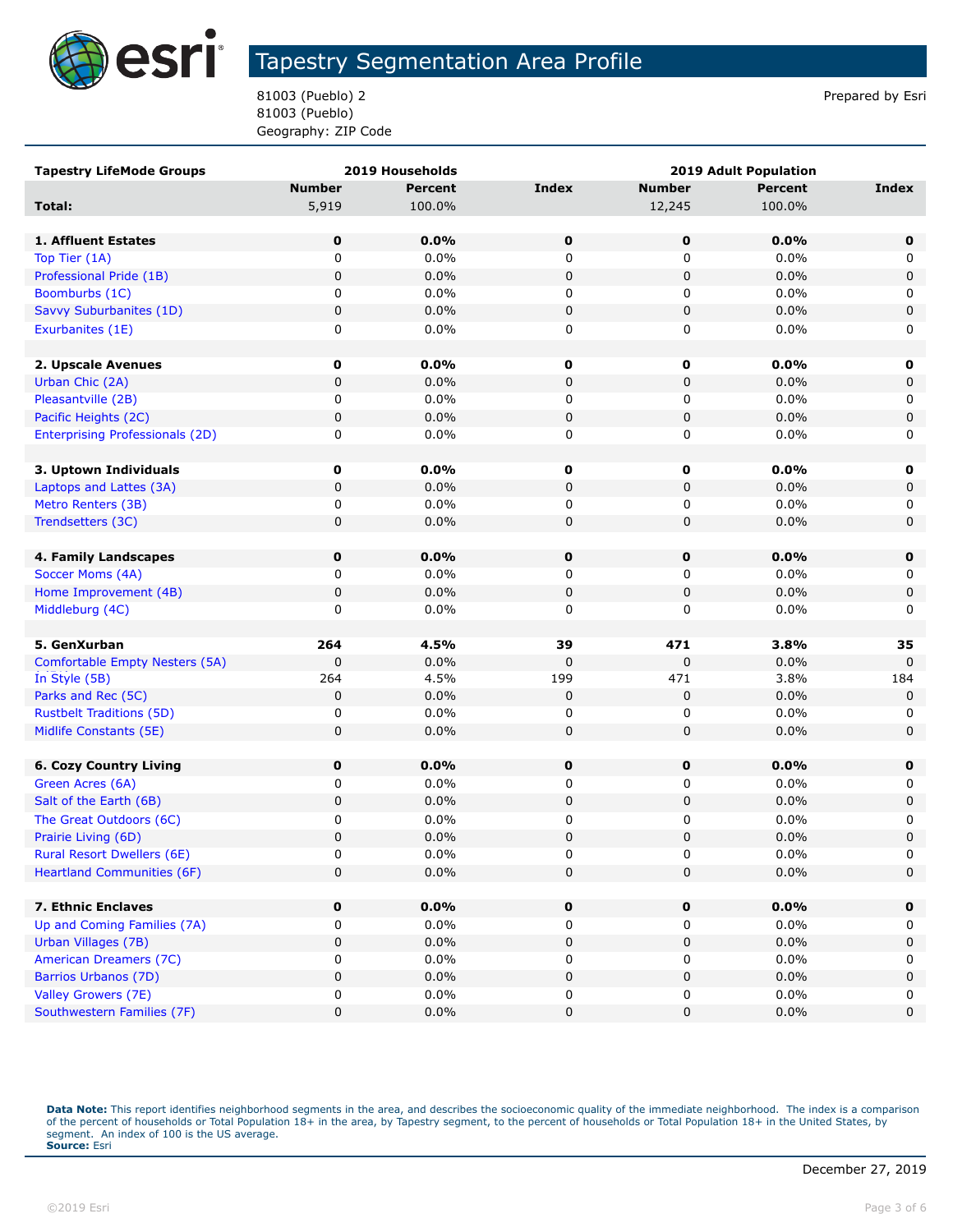

81003 (Pueblo) 2 Prepared by Esri 81003 (Pueblo) Geography: ZIP Code

| <b>Tapestry LifeMode Groups</b><br>2019 Households |               |                |                  | 2019 Adult Population |                 |                  |  |  |
|----------------------------------------------------|---------------|----------------|------------------|-----------------------|-----------------|------------------|--|--|
|                                                    | <b>Number</b> | <b>Percent</b> | <b>Index</b>     | <b>Number</b>         | <b>Percent</b>  | Index            |  |  |
| Total:                                             | 5,919         | 100.0%         |                  | 12,245                | 100.0%          |                  |  |  |
|                                                    |               |                |                  |                       |                 |                  |  |  |
| 8. Middle Ground                                   | 1,958         | 33.1%          | 305              | 3,547                 | 29.0%           | 287              |  |  |
| City Lights (8A)                                   | 0             | 0.0%           | 0                | 0                     | 0.0%            | 0                |  |  |
| Emerald City (8B)                                  | $\mathbf 0$   | 0.0%           | $\mathbf 0$      | 0                     | 0.0%            | $\Omega$         |  |  |
| Bright Young Professionals (8C)                    | 0             | 0.0%           | 0                | 0                     | $0.0\%$         | 0                |  |  |
| Downtown Melting Pot (8D)                          | 0             | 0.0%           | $\mathbf 0$      | 0                     | 0.0%            | $\mathbf 0$      |  |  |
| Front Porches (8E)                                 | 0             | 0.0%           | 0                | $\mathbf 0$           | 0.0%            | 0                |  |  |
| Old and Newcomers (8F)                             | 962           | 16.3%          | 705              | 1,559                 | 12.7%           | 641              |  |  |
| Hardscrabble Road (8G)                             | 996           | 16.8%          | 1,399            | 1,988                 | 16.2%           | 1,409            |  |  |
|                                                    |               |                |                  |                       |                 |                  |  |  |
| 9. Senior Styles                                   | 1,152         | 19.5%          | 336              | 2,285                 | 18.7%           | 373              |  |  |
| Silver & Gold (9A)                                 | 0             | 0.0%           | 0                | $\mathbf{0}$          | 0.0%            | $\Omega$         |  |  |
| Golden Years (9B)                                  | 0             | 0.0%           | 0                | 0                     | 0.0%            | 0                |  |  |
| The Elders (9C)                                    | $\mathbf 0$   | 0.0%           | $\mathbf 0$      | 0                     | 0.0%            | $\mathbf 0$      |  |  |
| Senior Escapes (9D)                                | 0             | 0.0%           | 0                | 0                     | $0.0\%$         | 0                |  |  |
| <b>Retirement Communities (9E)</b>                 | 0             | 0.0%           | 0                | 0                     | 0.0%            | $\mathbf 0$      |  |  |
| Social Security Set (9F)                           | 1,152         | 19.5%          | 2,397            | 2,285                 | 18.7%           | 2,814            |  |  |
|                                                    |               |                |                  |                       |                 |                  |  |  |
| <b>10. Rustic Outposts</b>                         | 0             | $0.0\%$        | 0                | 0                     | $0.0\%$         | 0                |  |  |
| Southern Satellites (10A)                          | 0             | 0.0%           | 0                | 0                     | 0.0%            | 0                |  |  |
| Rooted Rural (10B)                                 | 0             | $0.0\%$        | 0                | 0                     | $0.0\%$         | 0                |  |  |
| Diners & Miners (10C)                              | $\mathbf 0$   | 0.0%           | $\mathbf 0$      | $\mathbf 0$           | 0.0%            | 0                |  |  |
| Down the Road (10D)                                | 0             | 0.0%           | 0                | 0                     | 0.0%            | 0                |  |  |
| Rural Bypasses (10E)                               | 0             | 0.0%           | $\mathbf 0$      | 0                     | 0.0%            | $\mathbf 0$      |  |  |
|                                                    |               |                |                  |                       |                 |                  |  |  |
| 11. Midtown Singles                                | 641           | 10.8%          | 176              | 1,053                 | 8.6%            | 158              |  |  |
| City Strivers (11A)                                | 0             | $0.0\%$        | 0                | 0                     | 0.0%            | 0                |  |  |
| Young and Restless (11B)                           | $\mathbf 0$   | 0.0%           | $\mathbf 0$      | $\mathbf 0$           | 0.0%            | 0                |  |  |
| Metro Fusion (11C)                                 | 0             | 0.0%           | 0                | 0                     | $0.0\%$         | 0                |  |  |
| Set to Impress (11D)                               | 0             | 0.0%           | $\mathbf 0$      | 0                     | 0.0%            | $\Omega$         |  |  |
| City Commons (11E)                                 | 641           | 10.8%          | 1,237            | 1,053                 | 8.6%            | 1,095            |  |  |
|                                                    |               |                |                  |                       |                 |                  |  |  |
| 12. Hometown                                       | 1,904         | 32.2%          | 528              | 3,550                 | 29.0%           | 504              |  |  |
| Family Foundations (12A)                           | $\mathbf 0$   | 0.0%           | 0                | $\mathbf 0$           | 0.0%            | $\Omega$         |  |  |
| <b>Traditional Living (12B)</b>                    | 1,599         | 27.0%          | 1,408            | 3,028                 | 24.7%           | 1,383            |  |  |
| <b>Small Town Simplicity (12C)</b>                 | 305           | 5.2%           | 279              | 522                   | 4.3%            | 256              |  |  |
| Modest Income Homes (12D)                          | 0             | 0.0%           | 0                | 0                     | 0.0%            | 0                |  |  |
|                                                    |               |                |                  |                       |                 |                  |  |  |
| 13. Next Wave                                      | 0             | $0.0\%$        | 0                | $\pmb{0}$             | 0.0%            | 0                |  |  |
| <b>International Marketplace (13A)</b>             | 0             | 0.0%           | $\mathbf 0$      | 0                     | 0.0%            | 0                |  |  |
| Las Casas (13B)                                    | 0             | 0.0%           | 0                | 0                     | 0.0%            | 0                |  |  |
| <b>NeWest Residents (13C)</b>                      | 0             | 0.0%           | $\pmb{0}$        | 0                     | 0.0%            | 0                |  |  |
| Fresh Ambitions (13D)                              | 0             | 0.0%           | 0                | 0                     | 0.0%            | 0                |  |  |
| High Rise Renters (13E)                            | 0             | 0.0%           | $\pmb{0}$        | 0                     | 0.0%            | $\mathbf 0$      |  |  |
|                                                    |               |                |                  |                       |                 |                  |  |  |
| 14. Scholars and Patriots                          | 0<br>0        | 0.0%<br>0.0%   | $\mathbf 0$<br>0 | $\mathbf 0$<br>0      | 0.0%<br>$0.0\%$ | $\mathbf 0$<br>0 |  |  |
| Military Proximity (14A)                           | 0             | 0.0%           |                  |                       | 0.0%            |                  |  |  |
| College Towns (14B)                                | 0             | 0.0%           | 0                | 0                     | 0.0%            | 0<br>0           |  |  |
| Dorms to Diplomas (14C)                            |               |                | 0                | 0                     |                 |                  |  |  |
| Unclassified (15)                                  | 0             | 0.0%           | 0                | 1,339                 | 10.9%           | 5,217            |  |  |
|                                                    |               |                |                  |                       |                 |                  |  |  |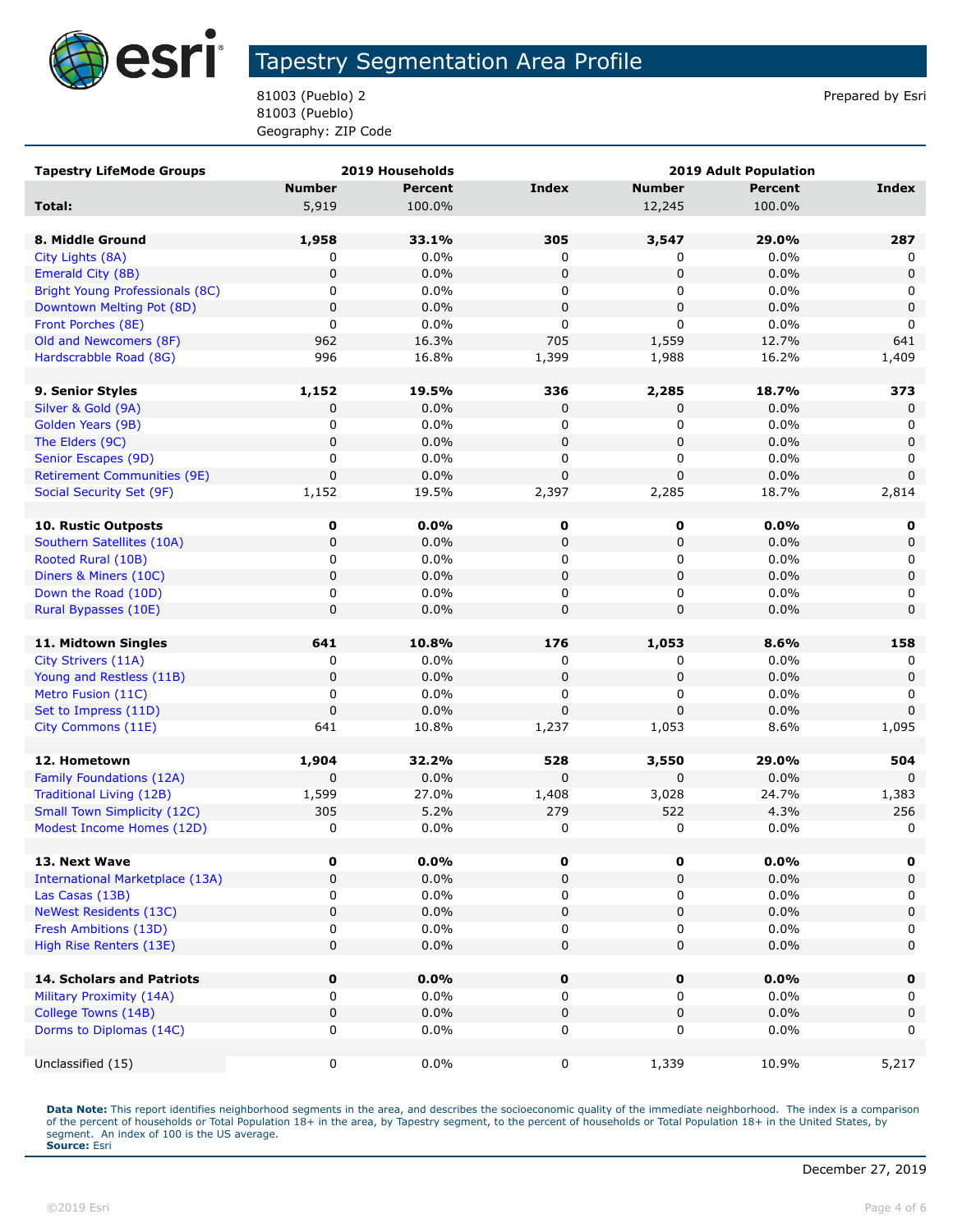

81003 (Pueblo) 2 Prepared by Esri 81003 (Pueblo) Geography: ZIP Code

| <b>Tapestry Urbanization Groups</b><br>2019 Households |               |                | 2019 Adult Population |               |                |              |
|--------------------------------------------------------|---------------|----------------|-----------------------|---------------|----------------|--------------|
|                                                        | <b>Number</b> | <b>Percent</b> | <b>Index</b>          | <b>Number</b> | <b>Percent</b> | <b>Index</b> |
| Total:                                                 | 5,919         | 100.0%         |                       | 12,245        | 100.0%         |              |
|                                                        |               |                |                       |               |                |              |
| 1. Principal Urban Center                              | $\mathbf 0$   | 0.0%           | $\mathbf 0$           | $\mathbf 0$   | 0.0%           | 0            |
| Laptops and Lattes (3A)                                | $\mathsf 0$   | 0.0%           | $\mathbf 0$           | 0             | 0.0%           | 0            |
| Metro Renters (3B)                                     | $\mathbf 0$   | 0.0%           | $\mathbf 0$           | $\mathbf 0$   | 0.0%           | $\mathbf 0$  |
| Trendsetters (3C)                                      | 0             | 0.0%           | 0                     | 0             | 0.0%           | 0            |
| Downtown Melting Pot (8D)                              | $\mathbf 0$   | 0.0%           | $\mathbf 0$           | 0             | 0.0%           | $\pmb{0}$    |
| City Strivers (11A)                                    | $\mathsf 0$   | 0.0%           | $\mathbf 0$           | 0             | 0.0%           | 0            |
| <b>NeWest Residents (13C)</b>                          | $\mathbf 0$   | 0.0%           | $\mathbf 0$           | 0             | 0.0%           | $\mathbf 0$  |
| Fresh Ambitions (13D)                                  | 0             | 0.0%           | 0                     | 0             | 0.0%           | 0            |
| High Rise Renters (13E)                                | $\mathbf 0$   | 0.0%           | $\pmb{0}$             | 0             | 0.0%           | $\pmb{0}$    |
|                                                        |               |                |                       |               |                |              |
| 2. Urban Periphery                                     | $\mathbf 0$   | 0.0%           | 0                     | 0             | 0.0%           | 0            |
| Pacific Heights (2C)                                   | 0             | 0.0%           | 0                     | 0             | 0.0%           | 0            |
| <b>Rustbelt Traditions (5D)</b>                        | $\mathbf 0$   | 0.0%           | $\mathbf 0$           | 0             | 0.0%           | 0            |
| Urban Villages (7B)                                    | $\pmb{0}$     | 0.0%           | $\mathbf 0$           | 0             | 0.0%           | 0            |
| American Dreamers (7C)                                 | $\pmb{0}$     | 0.0%           | $\mathbf 0$           | 0             | 0.0%           | $\mathbf 0$  |
| Barrios Urbanos (7D)                                   | $\mathsf 0$   | 0.0%           | 0                     | 0             | 0.0%           | 0            |
| Southwestern Families (7F)                             | $\pmb{0}$     | 0.0%           | $\mathbf 0$           | 0             | 0.0%           | 0            |
| City Lights (8A)                                       | 0             | 0.0%           | 0                     | 0             | 0.0%           | 0            |
| Bright Young Professionals (8C)                        | $\mathbf 0$   | 0.0%           | $\mathbf 0$           | 0             | 0.0%           | $\mathbf 0$  |
| Metro Fusion (11C)                                     | 0             | 0.0%           | 0                     | 0             | 0.0%           | 0            |
| Family Foundations (12A)                               | $\mathbf 0$   | 0.0%           | $\pmb{0}$             | 0             | 0.0%           | $\mathbf 0$  |
| Modest Income Homes (12D)                              | $\mathsf 0$   | 0.0%           | 0                     | 0             | 0.0%           | 0            |
| <b>International Marketplace (13A)</b>                 | $\mathbf 0$   | 0.0%           | $\pmb{0}$             | 0             | 0.0%           | $\mathbf 0$  |
| Las Casas (13B)                                        | $\mathbf 0$   | 0.0%           | $\mathbf 0$           | 0             | 0.0%           | $\Omega$     |
|                                                        |               |                |                       |               |                |              |
| 3. Metro Cities                                        | 5,614         | 94.8%          | 523                   | 10,384        | 84.8%          | 505          |
| In Style (5B)                                          | 264           | 4.5%           | 199                   | 471           | 3.8%           | 184          |
| Emerald City (8B)                                      | 0             | 0.0%           | $\pmb{0}$             | 0             | 0.0%           | 0            |
| Front Porches (8E)                                     | $\mathbf 0$   | 0.0%           | $\pmb{0}$             | 0             | 0.0%           | $\mathbf 0$  |
| Old and Newcomers (8F)                                 | 962           | 16.3%          | 705                   | 1,559         | 12.7%          | 641          |
| Hardscrabble Road (8G)                                 | 996           | 16.8%          | 1,399                 | 1,988         | 16.2%          | 1,409        |
| <b>Retirement Communities (9E)</b>                     | 0             | 0.0%           | 0                     | 0             | 0.0%           | 0            |
| Social Security Set (9F)                               | 1,152         | 19.5%          | 2,397                 | 2,285         | 18.7%          | 2,814        |
| Young and Restless (11B)                               | 0             | 0.0%           | 0                     | 0             | 0.0%           | 0            |
| Set to Impress (11D)                                   | $\mathbf 0$   | 0.0%           | $\mathbf 0$           | $\mathbf 0$   | 0.0%           | $\Omega$     |
| City Commons (11E)                                     | 641           | 10.8%          | 1,237                 | 1,053         | 8.6%           | 1,095        |
| Traditional Living (12B)                               | 1,599         | 27.0%          | 1,408                 | 3,028         | 24.7%          | 1,383        |
| College Towns (14B)                                    | 0             | 0.0%           | 0                     | 0             | 0.0%           | 0            |
| Dorms to Diplomas (14C)                                | 0             | 0.0%           | $\mathbf 0$           | $\mathbf 0$   | 0.0%           | $\Omega$     |